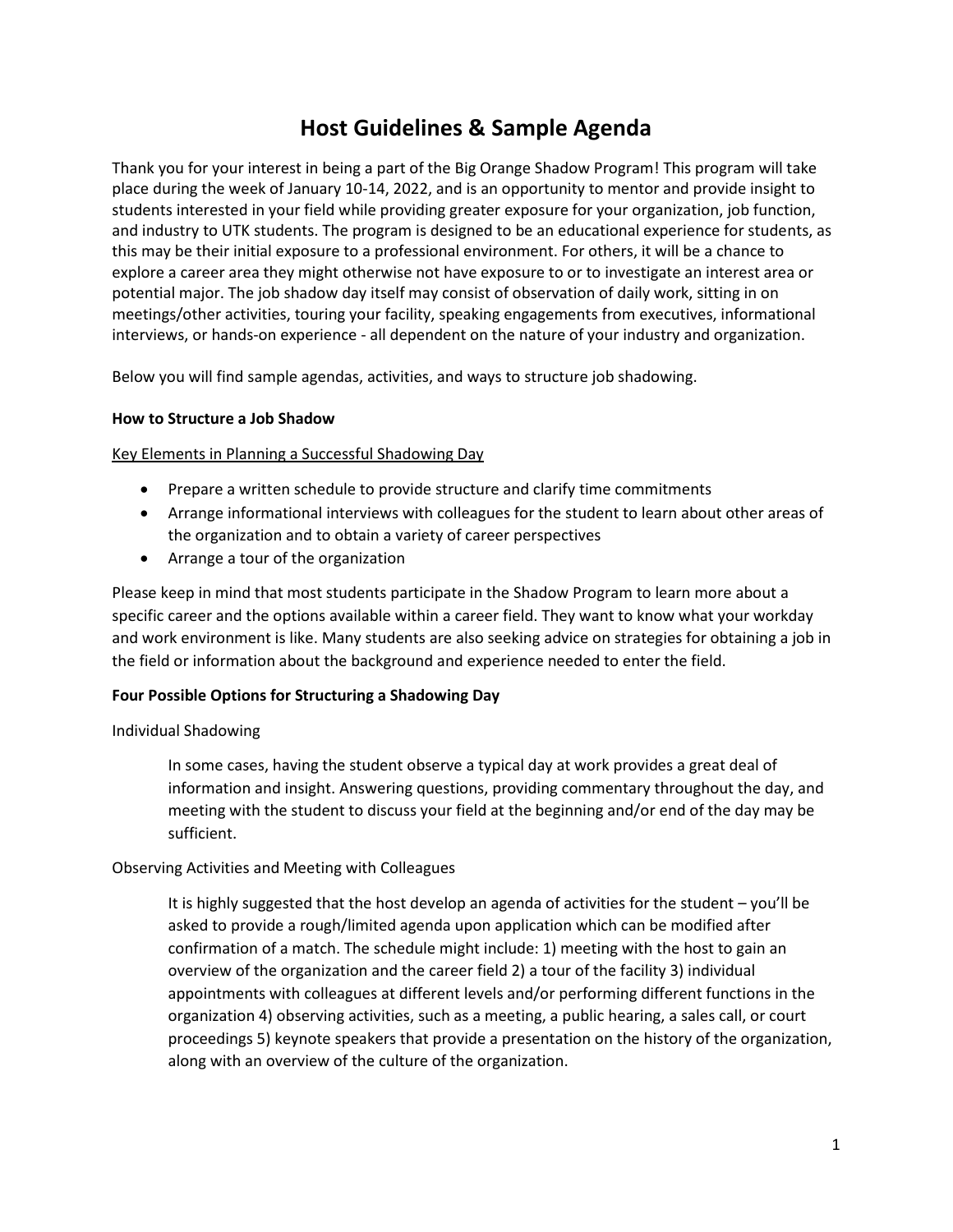## Involving Colleagues in Hosting

If hosting of the student involves multiple staff members throughout the day, it is highly encouraged that the primary host meets with the student first in order to welcome the student and get them "checked-in". Otherwise, please be sure the check-in process and schedule for the day has been planned and clearly communicated to the student and all hosts so that the day runs smoothly and the most is made of the student's time at your site.

## Hands-On Experience

Even a small amount of career-related, hands-on experience, when combined with the observation and activities described above, can be valuable to a student. A small project, in which the student gathers or analyzes information, can help the student learn something about the organization or field.

#### **Sample Introductory Email to Student:**

#### Hello (Student)!

Thank you for expressing interest in shadowing with our organization and our team! We are excited to meet you and have planned out a fun and informative schedule for the day. Please read through the information below and feel free to let us know if you have any questions.

#### Address:

Our office is located at [Insert Address Here] and parking is [insert any parking instructions and cost or process]. After parking, please proceed to [insert directions to check-in area and name of whom they will meet there].

## Dress Code:

Our organization has a [insert dress code with description ex. *business casual dress code. This includes either dress pants/skirts/professional dress and blouse or button down shirt (no tie required)].*

## Preparation/Schedule:

We have planned the day to take place from [insert time *ex. 9am-4pm*], which will include [insert lunch arrangements *ex. a catered lunch, lunch with staff member, lunch on own, etc*.] Should you have any dietary restrictions, please let us know as soon as possible. Before your visit, we ask that you complete the following:

1. Visit our website [Insert Website Address Here] & explore our social media to see what we're all about.

2. Come prepared with any specific questions you have to ask about our industry, organization or other interests.

3. Bring a hard copy of your resume if you would like some feedback.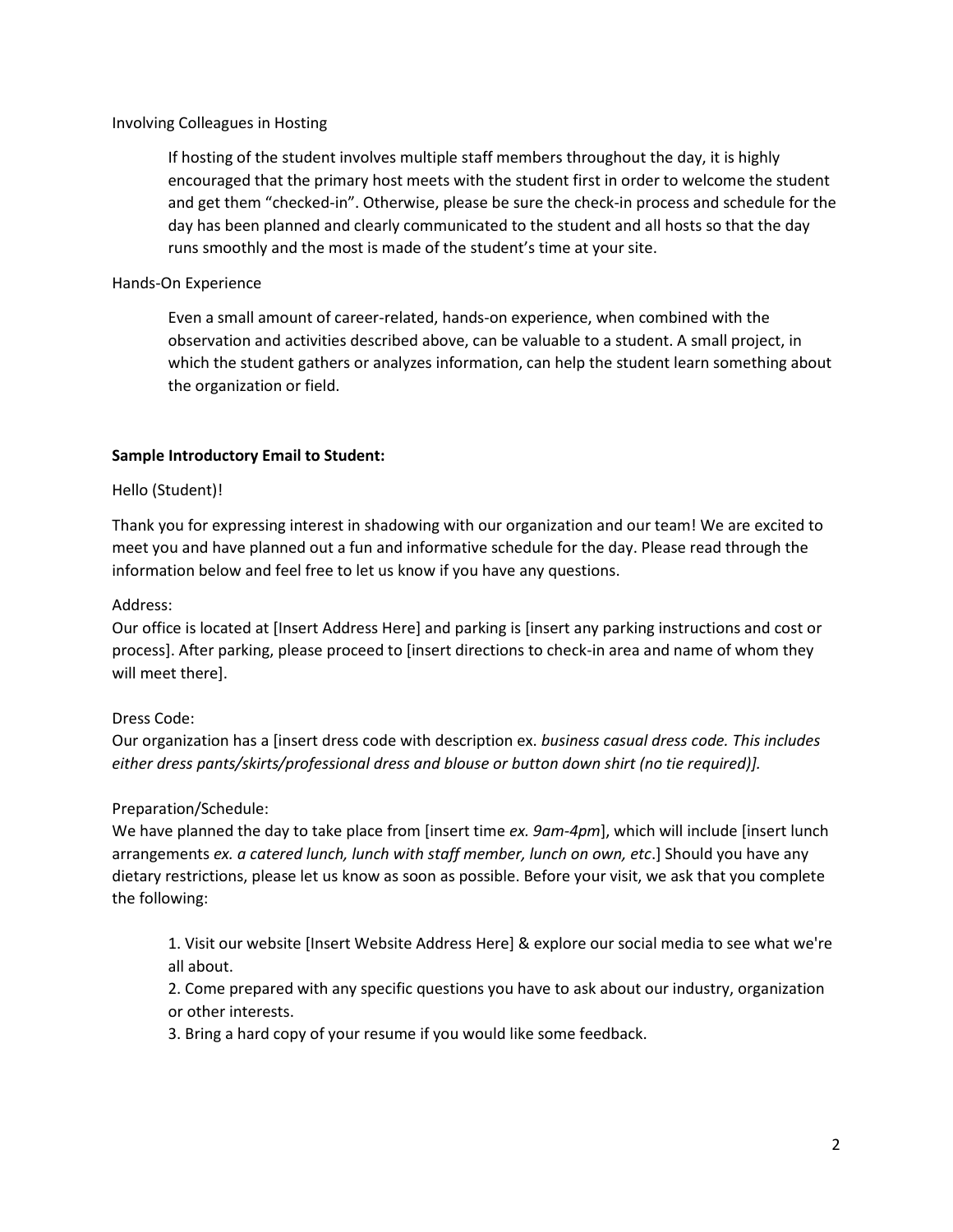#### **Example Schedule/Agenda to Share with Student**

| $9:00 - 10:00$ AM       | Arrival, Introductions, Meet the Staff |
|-------------------------|----------------------------------------|
| $10:00$ AM $- 12:00$ PM | Overview of Field/Observe Work         |
| $12:00$ PM $- 1:00$ PM  | Lunch with Staff                       |
| $1:00$ PM $- 2:00$ PM   | Presentation from Executive/Facility   |
|                         | Tour/Meet with Staff Member            |
| $2:00$ PM $-3:00$ PM    | Group Activity/Hands-on Activity/Meet  |
|                         | with Staff Member                      |
| $3:00$ PM - 4:00 PM     | Closing, Questions, Reflections        |

## **Important Information and Policies**

UT Shadow Student Participants agree to uphold the Student Conduct Code, [http://studentconduct.utk.edu/wp-content/uploads/sites/53/2017/08/381013-](http://studentconduct.utk.edu/wp-content/uploads/sites/53/2017/08/381013-StudentCodeOfConductBook-vFINAL2accessible.pdf) [StudentCodeOfConductBook-vFINAL2accessible.pdf](http://studentconduct.utk.edu/wp-content/uploads/sites/53/2017/08/381013-StudentCodeOfConductBook-vFINAL2accessible.pdf)

Additionally, as a recipient of Federal financial assistance for education activities, UT is required by Title IX of the Education Amendments of 1972 to ensure that all of its education programs and activities are free from discrimination on the basis of sex. Sexual discrimination includes sexual misconduct (sexual violence, stalking, intimate partner violence, gender based animosity and gender based stereotyping). If you have questions about Title IX or wish to file a Title IX complaint, please visit the UT Title IX website: [https://titleix.utk.edu](https://titleix.utk.edu/) or contact a member of the [UT Title IX team.](https://titleix.utk.edu/the-title-ix-team/) Please note that as Responsible Employees, all faculty are required to report any incidents of sexual misconduct to the Title IX Office.

UT Shadow Hosts agree to read the following [policies](http://career.utk.edu/wp-content/uploads/sites/56/2016/04/RECRUITING-POLICIES-AND-GUIDELINES.pdf) as outlined by the Center for Career Development.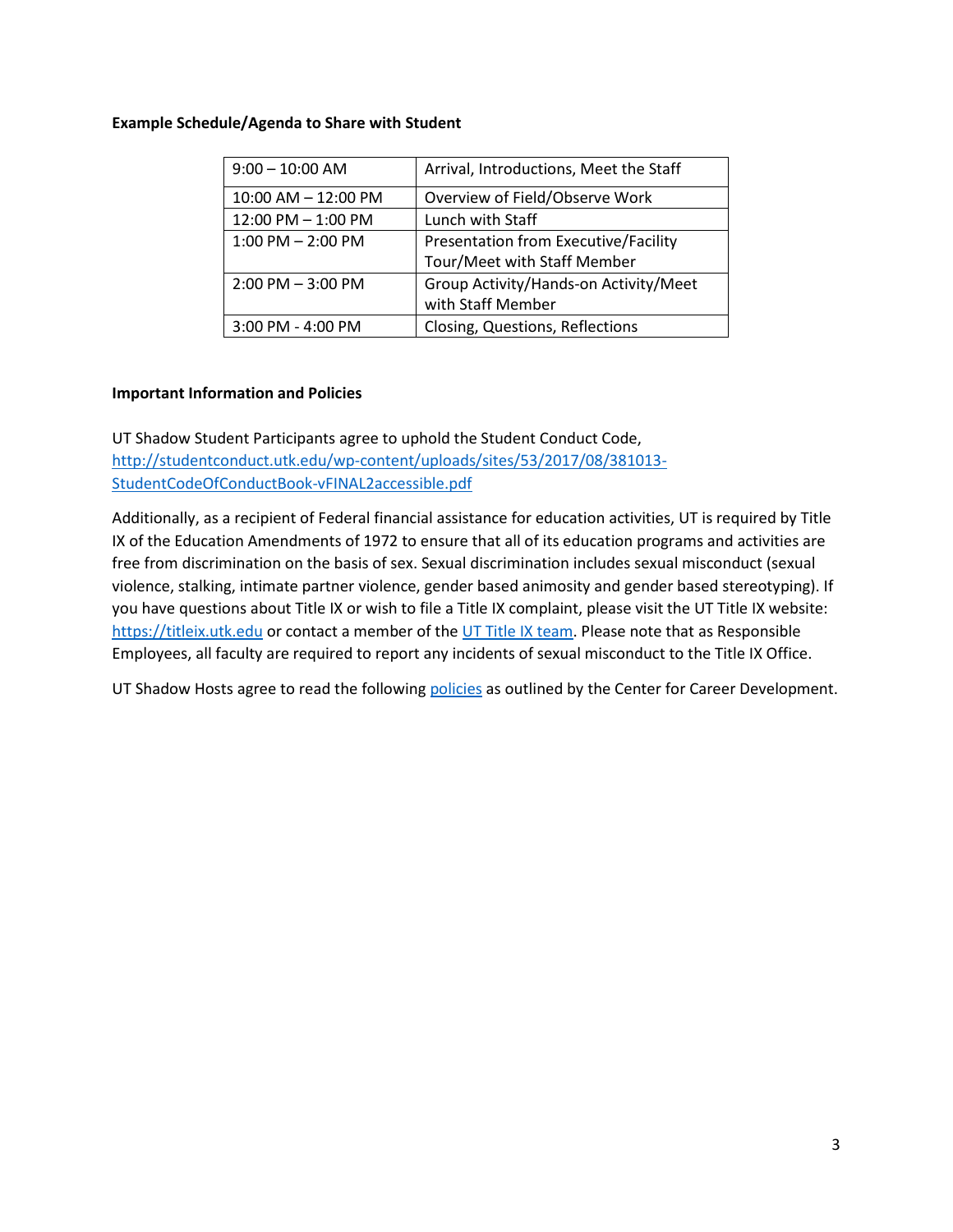# **Additional Examples of Shadowing Schedules**

#### **Sample Schedules by Industry**

UTK Shadowing Day (2 students) **ABC Museum** 123 Volunteer Blvd. Knoxville, TN 12345

8:00 – 9:00 a.m. Breakfast and Introduction Meet shadowing host in museum cafeteria (coffee and pastries provided!) 9:00 a.m. – 12:00 p.m. Shadowing Rotation, museum departments 9:00 – 9:45 a.m. Curator/Collections team 9:45 – 10:30 a.m. Events and Marketing team 10:30 – 11:15 a.m. Business and Finance team 11:15 -12:00 p.m. Human Resources team 12:00 – 1:00 p.m. Lunch with UTK alumni/current interns/recent hires 1:00 – 2:00 p.m. Attend Artist-in-Residence lecture 2:00 – 3:30 p.m. Wrap up with shadowing host (debrief day, answer student questions) 3:30 p.m. Students depart UTK Shadowing Day (1 student) **ABC Sales and Manufacturing** 1234 Smokey Hollow Knoxville, TN 12345 9:00 – 10:00 a.m. Welcome, introduction, and overview of ABC 10:00 – 10:15 a.m. Office Tour 10:15 – 11:00 a.m. Meet and greet: coffee with team leaders and supervisors 11:00 a.m. – 12 p.m. Staff meeting 12:00 – 1 p.m. Lunch with recent hires/UTK alumni 1:00 – 1:20 p.m. Break 1:20 – 2:30 p.m. Employee Panel Discussion 2:30 – 3:30 p.m. Shadow current employee, Leadership Development Program 3:30 – 4:30 p.m. Meet with HR: Review hiring process, get resume coaching, and learn about internship and full-time opportunities

4:30 – 5 p.m. Wrap up with shadowing host, questions and next steps

5 p.m. Student departs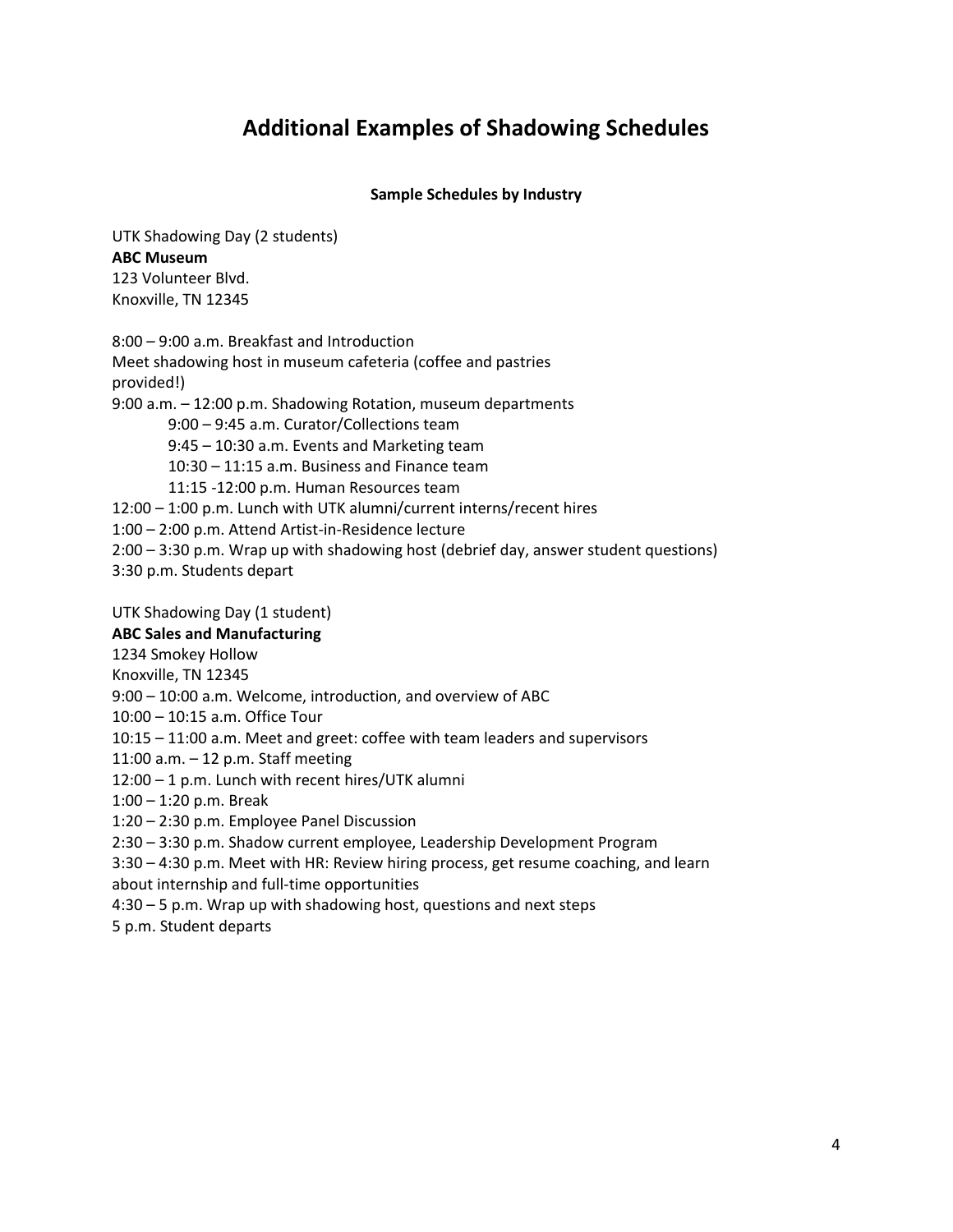## **Samples Schedules by Level of Staff Involvement and Structure**

# **Low Staff Involvement/Less Structured**

This sample schedule is best for situations when only one or two employees are available at the host company or for very small businesses. While it leaves much of the day to a single employee, it also allows enough flexibility in the structure to accommodate changes in staff schedules and the involvement of additional staff members if their schedules allow.

| 8:45  | Arrival - Main entry, 1234 Volunteer Boulevard                                                                              |
|-------|-----------------------------------------------------------------------------------------------------------------------------|
| 9:00  | Meet with Finance Manager - Overview of company, culture and<br>department. Discuss agenda and goals of the day             |
| 10:00 | Shadow Senior Financial Analyst to observe daily routine and learn the necessary<br>skills to be successful in the position |
| 12:00 | Break for lunch                                                                                                             |
| 1:00  | Tour of workplace or continued shadowing of Senior Financial Analyst                                                        |
| 2:00  | Hold for meeting/informational interview with additional staff member<br>(to be<br>determined)                              |
| 4:00  | Wrap-up with Finance Manager                                                                                                |

## **Higher Staff Involvement/Less Structured**

This sample schedule is appropriate for job shadows where multiple people wish to be involved but there is some uncertainty about their availability. The components can be easily moved around without significant disruption and other staff members can be substituted into slots as necessary. This approach, while not providing as in-depth a look at a specific career path, provides the participating student(s) with an introduction to several different professionals and career paths. It can also be adapted easily depending on whether the company hosts one student or multiple students at the same time.

| 8:30 a.m.   | Arrival - Corporate headquarters, South visitor's entrance |
|-------------|------------------------------------------------------------|
| 8:30 a.m.   | Welcome and overview of company - Talent Acquisition Team  |
| 9:45 a.m.   | Marketing Team staff member shadow or presentation         |
| 12:00 p.m.  | Informal lunch with new employees and interns              |
| $1:15$ p.m. | Informational interview with senior Marketing Team         |
| 2:00 p.m.   | Sales Team staff member shadow or presentation             |
| 4:15 p.m.   | Wrap-up with Talent Acquisition Team                       |